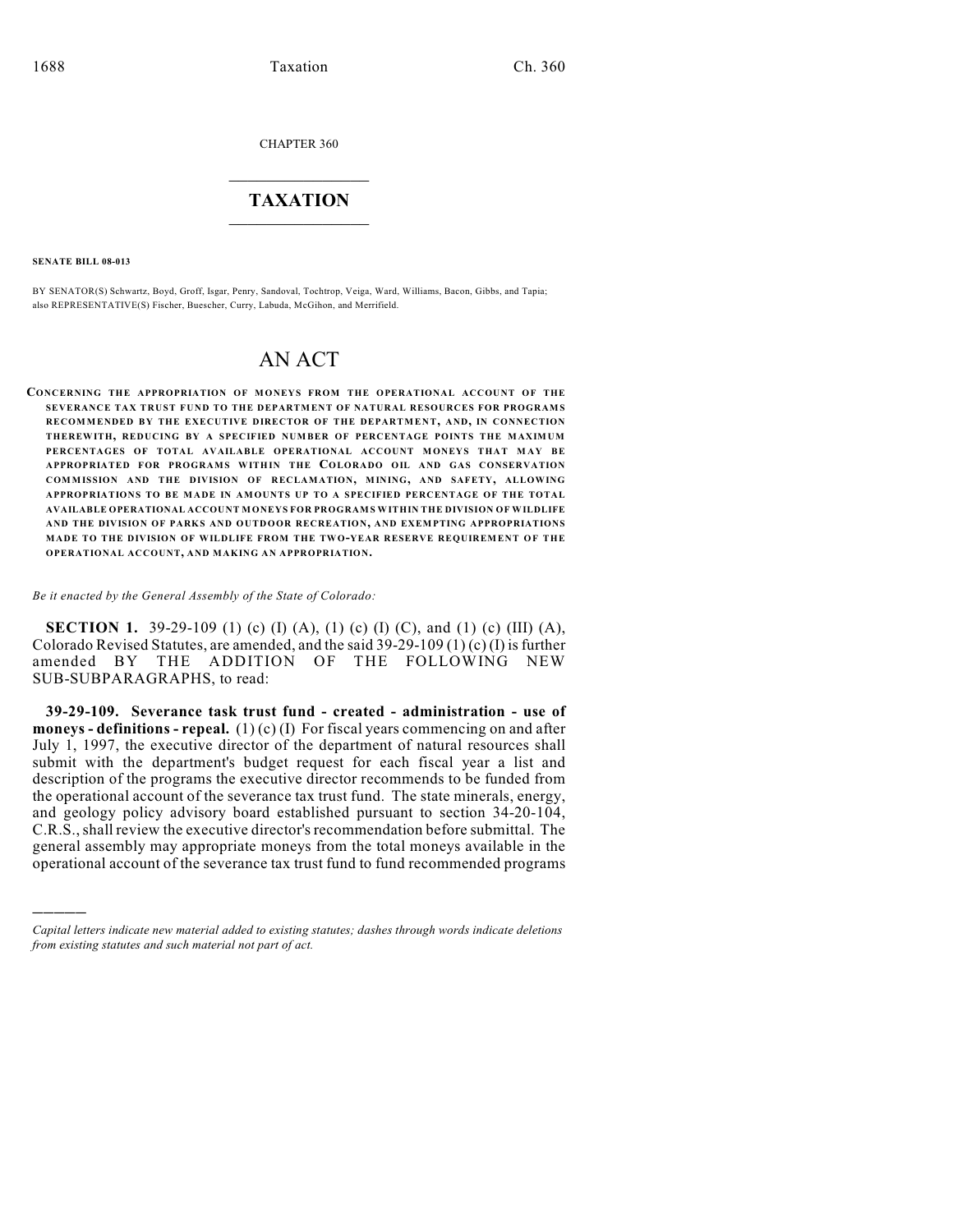as follows:

(A) For programs or projects within the Colorado oil and gas conservation commission, up to forty-five percent of the moneys in the operational account FOR FISCAL YEARS COMMENCING BEFORE JULY 1, 2008, AND UP TO FORTY PERCENT OF THE MONEYS IN THE OPERATIONAL ACCOUNT FOR FISCAL YEARS COMMENCING ON OR AFTER JULY 1, 2008;

(C) For programs within the division of reclamation, mining, and safety, up to thirty percent of the moneys in the operational account FOR FISCAL YEARS COMMENCING BEFORE JULY 1, 2008, AND UP TO TWENTY-FIVE PERCENT OF THE MONEYS IN THE OPERATIONAL ACCOUNT FOR FISCAL YEARS COMMENCING ON OR AFTER JULY 1, 2008. As part of such thirty percent ANY APPROPRIATION MADE, five hundred thousand dollars, or so much as may be available, shall be transferred to the abandoned mine reclamation fund created in section 34-34-102, C.R.S.

(E) FOR FISCAL YEARS COMMENCING ON OR AFTER JULY 1, 2008, ONLY, FOR PROGRAMS WITHIN THE DIVISION OF WILDLIFE THAT MONITOR, MANAGE, OR MITIGATE THE IMPACTS OF MINERAL OR MINERAL FUEL PRODUCTION ACTIVITIES ON WILDLIFE IN ANY REGION OF THE STATE IN WHICH PRODUCTION ACTIVITY IS OCCURRING OR, FROM ANY LOCATION IN THE STATE, RESEARCH SUCH IMPACTS, UP TO FIVE PERCENT OF THE MONEYS IN THE OPERATIONAL ACCOUNT, WHICH MONEYS SHALL NOT SUPPLANT MONEYS THAT WOULD OTHERWISE BE MADE AVAILABLE FOR SUCH PROGRAMS.

(F) FOR FISCAL YEARS COMMENCING ON OR AFTER JULY 1, 2008, ONLY, FOR PROGRAMS WITHIN THE DIVISION OF PARKS AND OUTDOOR RECREATION THAT OPERATE, MAINTAIN, OR IMPROVE STATE PARKS IN ANY REGION OF THE STATE IN WHICH PRODUCTION ACTIVITY IS OCCURRING, UP TO FIVE PERCENT OF THE MONEYS IN THE OPERATIONAL ACCOUNT, WHICH MONEYS SHALL NOT SUPPLANT MONEYS THAT WOULD OTHERWISE BE MADE AVAILABLE FOR SUCH PROGRAMS.

(III) (A) It is the intent of the general assembly that the operational account of the severance tax trust fund maintain a state fiscal year end balance equal to twice the current state fiscal year's operating appropriations for the programs specified in this paragraph (c); except that moneys appropriated for purposes authorized by article 75 of title 37, C.R.S., AND MONEYS APPROPRIATED PURSUANT TO SUB-SUBPARAGRAPH (E) OF SUBPARAGRAPH (I) OF THIS PARAGRAPH (c) shall not be considered in establishing such two-year reserve. Moneys may be appropriated or otherwise made available from such two-year reserve only to offset temporary revenue reductions in the programs specified in this paragraph (c); except that, if the general assembly determines that transfers of moneys from the reserve are needed during a state revenue crisis, such transfers shall be a loan from the reserve to be repaid as soon as moneys are available. This provision is intended to mitigate the impact of fluctuations in the amount of revenue credited to the fund from year to year so as to maintain current levels of service for such programs.

**SECTION 2.** 39-29-109.3 (1), Colorado Revised Statutes, as enacted by House Bill 08-1398, enacted at the Second Regular Session of the Sixty-sixth General Assembly, is amended to read: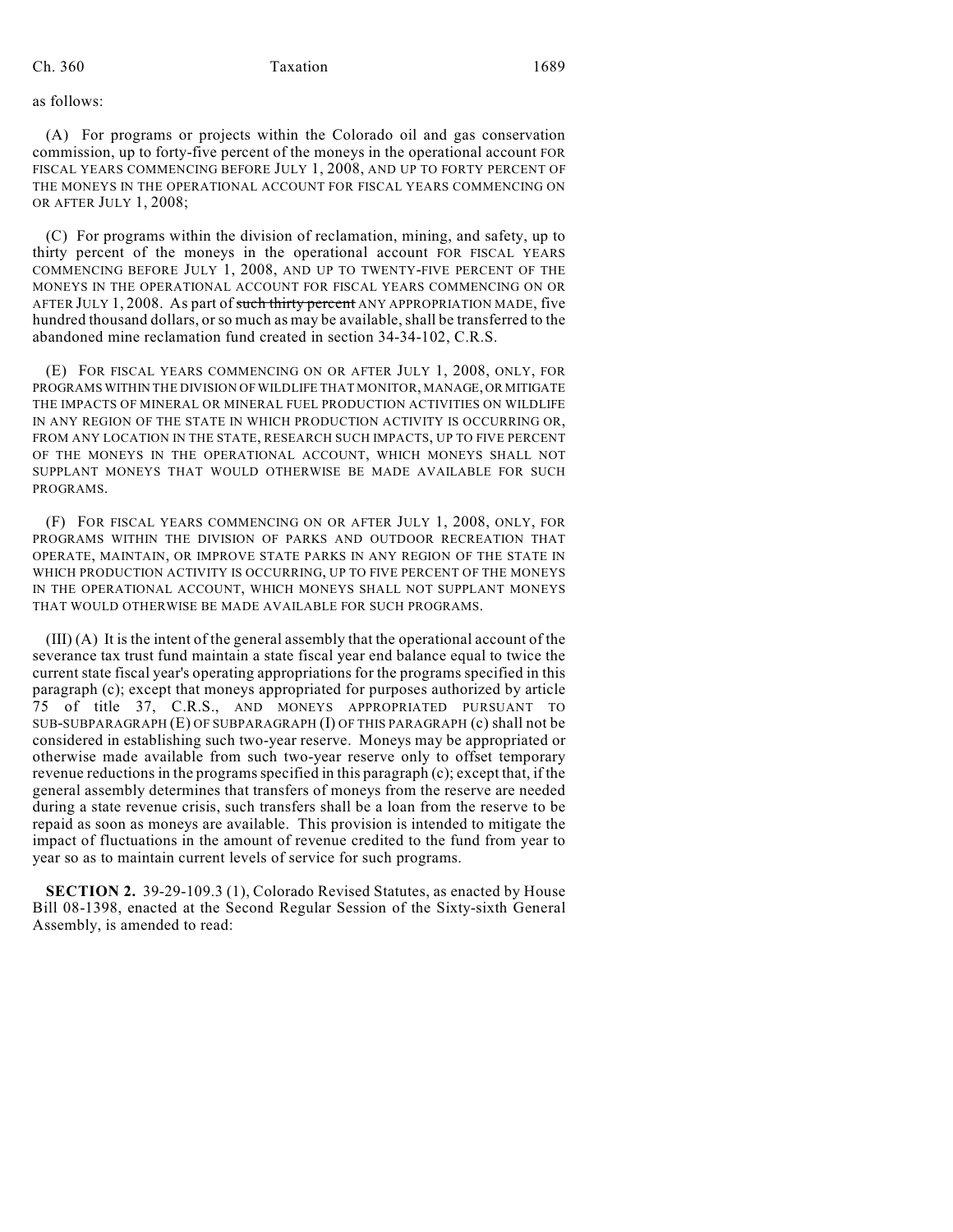### 1690 Taxation Ch. 360

**39-29-109.3. Operational account of the severance tax trust fund - repeal.** (1) For fiscal years commencing on and after July 1, 1997, the executive director of the department of natural resources shall submit with the department's budget request for each fiscal year a list and description of the programs the executive director recommends to be funded from the operational account of the severance tax trust fund created in section 39-29-109 (2) (b), referred to in this section as the "operational account". The minerals, energy, and geology policy advisory board established pursuant to section 34-20-104, C.R.S., shall review the executive director's recommendation before submittal. The general assembly may appropriate moneys from the total moneys available in the operational account to fund recommended programs as follows:

(a) (I) For programs or projects within the Colorado oil and gas conservation commission, up to forty-five percent of the moneys in the operational account FOR FISCAL YEARS COMMENCING BEFORE JULY 1, 2008, AND UP TO FORTY PERCENT OF THE MONEYS IN THE OPERATIONAL ACCOUNT FOR FISCAL YEARS COMMENCING ON OR AFTER JULY 1, 2008.

(II) Moneys appropriated for programs or projects pursuant to subparagraph (I) of this paragraph (a) shall be used by the Colorado oil and gas conservation commission for plugging and abandonment projects, for well-site location reclamation projects, or for regulatory and environmental programs or projects as specifically appropriated by the general assembly for use on such programs or projects; except that, if the commission determines that an emergency exists, the commission may expend any moneys received for the emergency without any further appropriation. In determining the uses of these moneys, the commission shall give priority to uses that reduce industry fees and mill levies.

(b) For programs within the Colorado geological survey, up to twenty percent of the moneys in the operational account;

(c) For programs within the division of reclamation, mining, and safety, up to thirty percent of the moneys in the operational account FOR FISCAL YEARS COMMENCING BEFORE JULY 1, 2008, AND UP TO TWENTY-FIVE PERCENT OF THE MONEYS IN THE OPERATIONAL ACCOUNT FOR FISCAL YEARS COMMENCING ON OR AFTER JULY 1, 2008. As part of such thirty percent ANY APPROPRIATION MADE, five hundred thousand dollars, or so much as may be available, shall be transferred to the abandoned mine reclamation fund created in section 34-34-102 (1), C.R.S.

(d) For programs within the Colorado water conservation board and for purposes authorized by article 75 of title 37, C.R.S., up to five percent of the moneys in the operational account.

(e) FOR FISCAL YEARS COMMENCING ON OR AFTER JULY 1, 2008, ONLY, FOR PROGRAMS WITHIN THE DIVISION OF WILDLIFE THAT MONITOR, MANAGE, OR MITIGATE THE IMPACTS OF MINERAL OR MINERAL FUEL PRODUCTION ACTIVITIES ON WILDLIFE IN ANY REGION OF THE STATE IN WHICH PRODUCTION ACTIVITY IS OCCURRING OR, FROM ANY LOCATION IN THE STATE, RESEARCH SUCH IMPACTS, UP TO FIVE PERCENT OF THE MONEYS IN THE OPERATIONAL ACCOUNT, WHICH MONEYS SHALL NOT SUPPLANT MONEYS THAT WOULD OTHERWISE BE MADE AVAILABLE FOR SUCH PROGRAMS.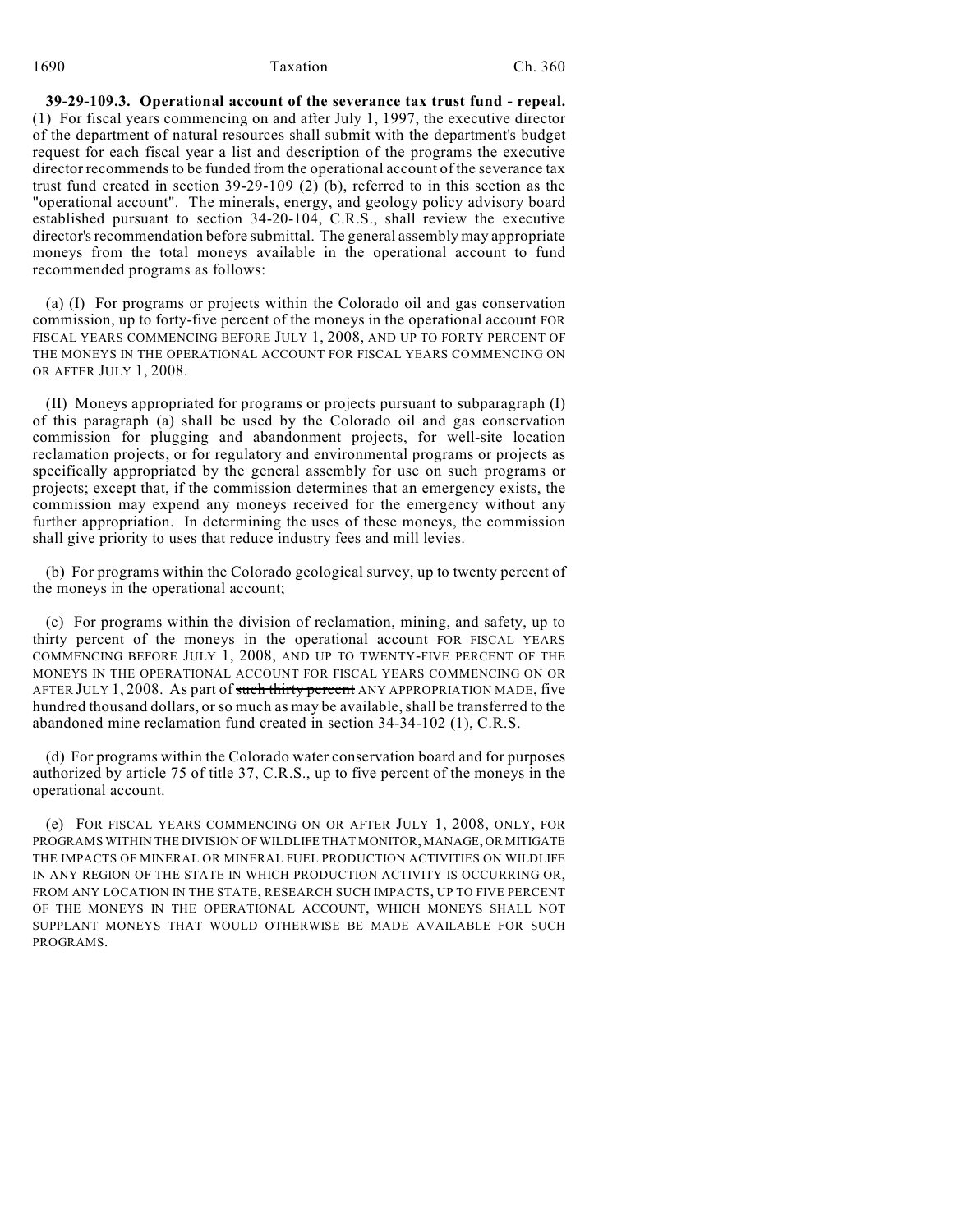### Ch. 360 Taxation 1691

(f) FOR FISCAL YEARS COMMENCING ON OR AFTER JULY 1, 2008, ONLY, FOR PROGRAMS WITHIN THE DIVISION OF PARKS AND OUTDOOR RECREATION THAT OPERATE, MAINTAIN, OR IMPROVE STATE PARKS IN ANY REGION OF THE STATE IN WHICH PRODUCTION ACTIVITY IS OCCURRING, UP TO FIVE PERCENT OF THE MONEYS IN THE OPERATIONAL ACCOUNT, WHICH MONEYS SHALL NOT SUPPLANT MONEYS THAT WOULD OTHERWISE BE MADE AVAILABLE FOR SUCH PROGRAMS.

**SECTION 3. Appropriation.** (1) In addition to any other appropriation, there is hereby appropriated, out of any moneys in the operational account of the severance tax trust fund, established pursuant to section 39-29-109 (1) (a) (II), Colorado Revised Statutes, not otherwise appropriated, to the department of natural resources, for the fiscal year beginning July 1, 2008, the following:

(a) For allocation to the division of parks and outdoor recreation, the sum of one million two hundred thirty-four thousand fifty-eight dollars (\$1,234,058) cash funds, or so much thereof as may be necessary, to operate, maintain, and improve state parks located in areas impacted by energy development.

(b) For allocation to the division of parks and outdoor recreation, the sum of seven hundred fifty thousand dollars (\$750,000) cash funds, or so much thereof as may be necessary, for the construction of a boat ramp at nighthorse reservoir. Said sum is for a capital construction project, shall not require the division to manage the boat ramp, and shall remain available until completion of the project or for a period of three years, whichever comes first, at which time any unencumbered balance shall revert to the operational account of the severance tax trust fund.

(c) For allocation to the division of wildlife, the sum of one million five hundred nineteen thousand nine hundred twenty-seven dollars (\$1,519,927) cash funds, or so much thereof as may be necessary, to monitor, manage, mitigate, and research the impacts of mineral or mineral fuel production activities on wildlife.

**SECTION 4. Appropriation.** (1) In addition to any other appropriation, there is hereby appropriated, out of any moneys in the operational account of the severance tax trust fund, established pursuant to section 39-29-109 (2) (b), Colorado Revised Statutes, not otherwise appropriated, to the department of natural resources, for the fiscal year beginning July 1, 2008, the following:

(a) For allocation to the division of parks and outdoor recreation, the sum of one million two hundred thirty-four thousand fifty-eight dollars (\$1,234,058) cash funds, or so much thereof as may be necessary, to operate, maintain, and improve state parks located in areas impacted by energy development.

(b) For allocation to the division of parks and outdoor recreation, the sum of seven hundred fifty thousand dollars (\$750,000) cash funds, or so much thereof as may be necessary, for the construction of a boat ramp at nighthorse reservoir. Said sum is for a capital construction project, shall not require the division to manage the boat ramp, and shall remain available until completion of the project or for a period of three years, whichever comes first, at which time any unencumbered balance shall revert to the operational account of the severance tax trust fund.

(c) For allocation to the division of wildlife, the sum of one million five hundred